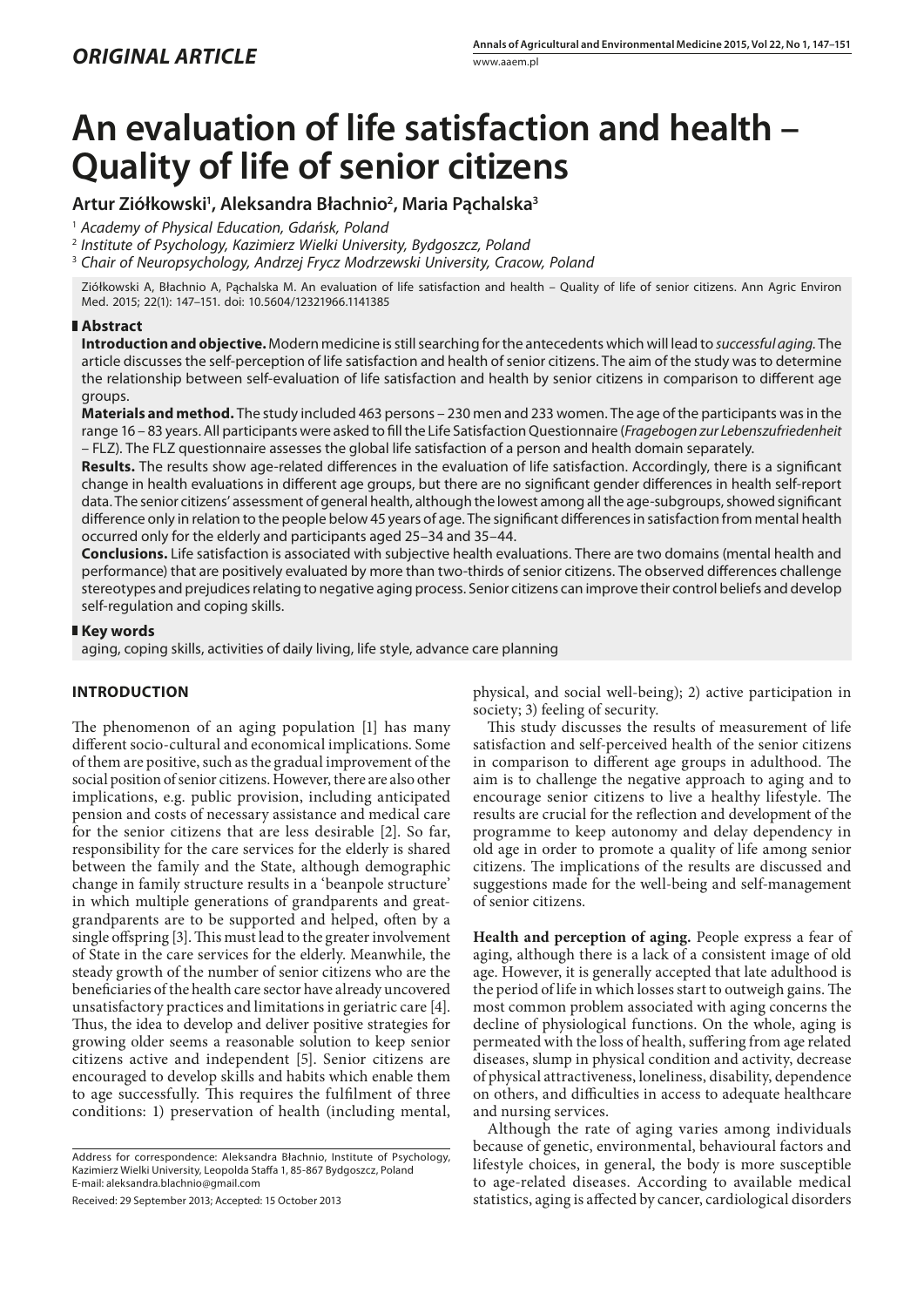[6], metabolic disorders (obesity; diabetes type 2) [7], joint dysfunctions (hip in particular) [8], visual and auditory impairments, Alzheimer's disease, depression and dementia of different origin [9].

Another problem associated with aging concerns the decrease of physical fitness [10]. Generally, too many senior citizens do not carry out regular physical activity, which leads to loss of muscle strength, sarcopenia, inability to undertake long-term physical effort, and chronic fatigue syndrome (CFS). Thus, senior citizens lose their independence and ability to manage a household and self-service activities. They also start to need assistance, care, and rehabilitative services.

There are many empirical findings indicating the relationship between health and quality of life. Somatic risk, physical illness, and functional impairment (e.g., vision, hearing, mobility, strength) have a negative impact on psychological well-being in old age [11]. However, objective measures of functional health status and measures of disease alone are insufficient determinants, both of general health assessment and well-being [12]. There are many arguments for considering subjective judgments, such as a valid approach to the measurement of subjective self-ratings of health which are consistently found to predict subsequent mortality, as well as – or better than – physical measures [13].

**Quality of life and life satisfaction.** The concept 'quality of life' is complex and changeable throughout life [14]. It covers the entire range of human experience and reflects all the significant areas of one's life [15]. The quality of life assessments incorporate cognitive judgements and evaluations, and affective states, and being a vague term without conceptual clarity, it is also sometimes misused in clinical research [16].

Quality of life has been long discussed by scientists who have developed many different approaches to its description and understanding. In taking a comprehensive approach to human functioning, it is also possible to understand the quality of life as the difference felt by a patient between: *needs*  (at the physiological level), *desires* (at the emotional level),and *dreams* (at the mental and spiritual level) [17]. The humanistic approach focuses more on cognitive components that refer to one's judgements of life and are called life satisfaction.

There are many established methods to make and record the estimates of quality of life. The scaling procedures are most often used which incorporate objective indicators (such as personal wealth, possessions, level of safety, level of freedom) and subjective measures (people's individual assessment of their life circumstances, compared, e.g., with an external reference standard).

The presented study uses the subjective measure, in agreement with the Cella and Tulsky understanding of quality of life that represents "the importance of people's subjective perceptions of their current ability to function, as compared with their own internalised standards of what is possible or ideal" [18].

Older people manifest a very different quality of life, mostly because their bodies, life-styles and environments are diverse. For the purpose of this study, the quality of life measurement is limited to life satisfaction, a measurement that focuses on the well-being – health relationship. Thus, the Life Satisfaction Questionnaire (*Fragebogen zur Lebenszufriedenheit –* FLZ) was selected. According to the authors, it is important to know how satisfied and/or dissatisfied people are with

important aspects of their life. Considerable attention is to be paid to how they assess their health domain. It is important to increase the awareness of senior citizens of their health and their health relation to life satisfaction. Therefore, in performing this study, the authors measured the differences in life satisfaction at different stages of adulthood (early, middle and late), and then focussed on the health component of life satisfaction.

**Objective.** The purpose of the presented study was to measure and discuss how the self-assessment of life satisfaction and health changes at different ages in life. The results should help in the development of adequate knowledge about aging, including better recognition of the functional and individual implications of positive aging.

## **MATERIALS AND METHOD**

The research was conducted using a random sample of 463 persons – 230 men and 233 women. The age of the participants ranged from 16 – 83 years. All the participants were informed about the aim of the study and provided consent prior to participating in the measurement procedure. Next, they were asked to fill the Life Satisfaction Questionnaire (*Fragebogen zur Lebenszufriedenheit* – FLZ), created by Jochen Fahrenberg, Michael Myrtek, Jőrg Schumacher, and Elmar Brahler, translated and standardized by Zeidler [19, 20]. The paperand-pencil questionnaire includes 10 scales to measure such important life domains as: 1) health; 2) professional life; 3) financial situation; 4) leisure and hobbies; 5) marriage / partnership; 6) relationship with own children; 7) self-esteem; 8) sexuality; 9) social life; and 10) living situation. The FLZ questionnaire assesses the global life satisfaction of a person. The score is achieved by summing-up the data from seven scales; the scales not taken into consideration at that point were: 2) professional life; 5) marriage / partnership; and 6) relationship with own children. These three scales are excluded because often they are not filled-in by young and / or single persons. In addition, the FLZ assesses life satisfaction in each of the 10 aspects of life separately. This allowed the authors to analyse the health domain in details. The questionnaire was used to investigate how the self-assessment of health differs in various age groups. Statistical analyses were performed using STATISTICA version 9.0. The generalized Tukey Test for numerically varying subgroups was employed.

#### **RESULTS**

The data obtained were analysed in six age subgroups in order to verify how the perception of health changes with age. In the first step, the results were divided into three subgroups according to the age of respondents, which distinguished early adulthood (23–39 years), middle adulthood (40–59 years) and late adulthood (60+). The first group consisted of 102 persons, average age 30.71; in the second group – 187 participants, average age 51.43; in the third group, 124 participants, average age 66.06. The focus was on two measures: global life satisfaction assessment and one of its component – health assessment. Mean scores for each of the three subgroups was calculated and then verified if the obtained differences were significant (Tab. 1).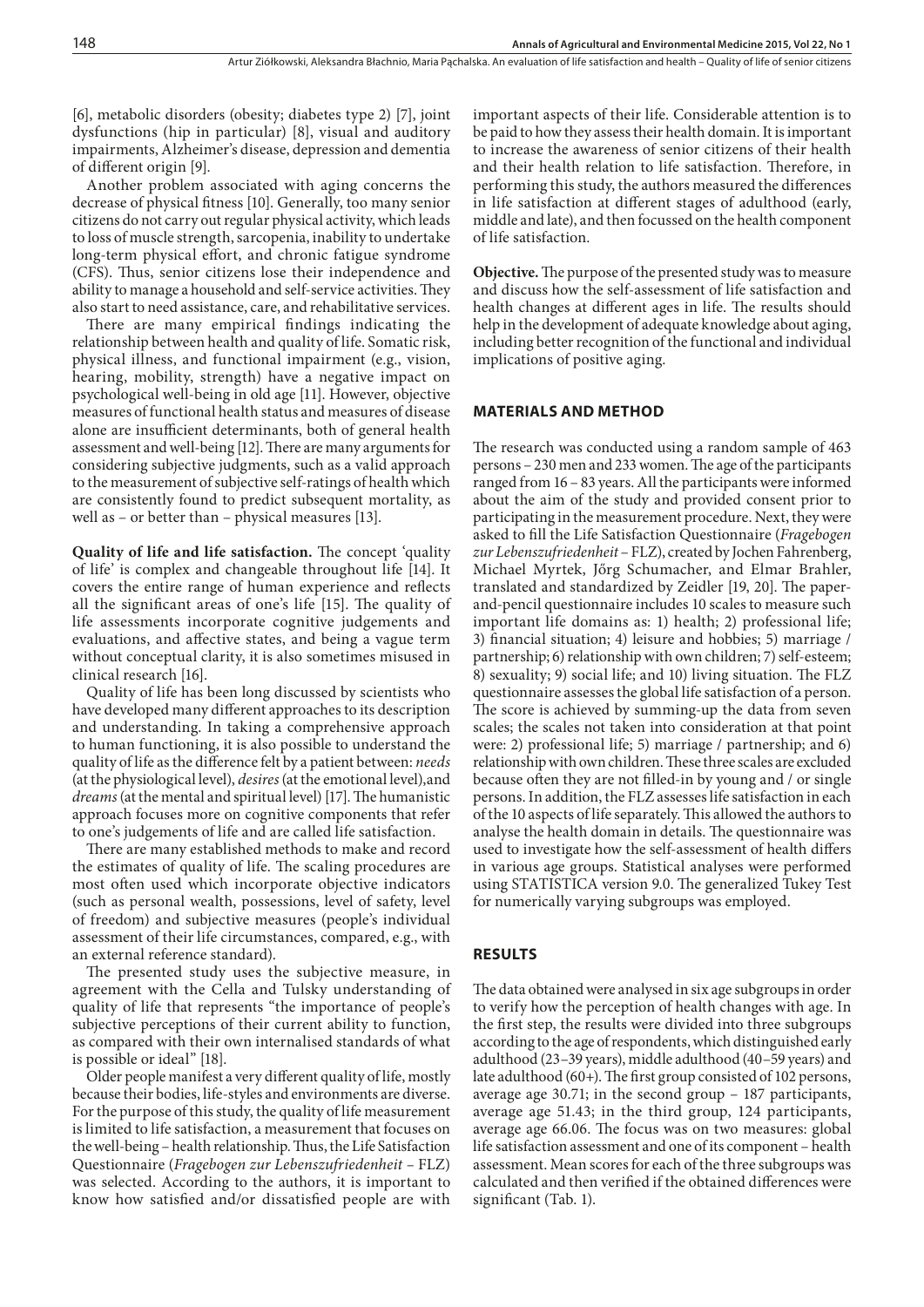Table 1. HSD Test results on global life satisfaction assessment and one of its component – health assessment

|                   | Early<br>(1) | Middle<br>adulthood adulthood adulthood $(1) / (2)$ $(2) / (3)$ $(3) / (1)$<br>(2) | Late<br>(3) |          |          |          |
|-------------------|--------------|------------------------------------------------------------------------------------|-------------|----------|----------|----------|
| Mean score        |              |                                                                                    |             |          | Test HSD |          |
| Life satisfaction | 239.49       | 222.61                                                                             | 216.36      | $0.005*$ | 0.398    | $0.000*$ |
| Health            | 36.06        | 31.27                                                                              | 28.65       | $0.000*$ | $0.020*$ | $0.000*$ |
|                   |              |                                                                                    |             |          |          |          |

 $*p<0.05$ 

Analysis revealed that the oldest participants in the research gave the lowest assessment of their life satisfaction; however, the observed difference was significant only in comparison to the youngest age group. Middle-aged adults evaluated their life satisfaction better than the senior citizens, but the difference was not significant. Results for the relevance of differences between the mean scores of health in the three age groups showed a steady tendency to decrease with age. All differences were significant.

In the second step, the health domain was analysed in order to examine how the measured aspects of health vary when contrasting gender and age groups. To measure health, seven items were used, rated on a 7-point scale ranging from 1 – *very dissatisfied* to 7 – *very satisfied.* All were short and easy-tounderstand phrases to assess health (Tab. 2). The subjective measures of health were purposely selected instead of physical measurements or laboratory test results in order to gather information about whether the participants sought care or not, and if they could reflect the positive aspects of their health.

| Table 2. Items used in the health domain |  |  |  |
|------------------------------------------|--|--|--|
|------------------------------------------|--|--|--|

| <b>Number</b>             | Item content                                       |
|---------------------------|----------------------------------------------------|
| 1 (general health)        | From the state of my general health, I             |
| 2 (mental health)         | From the state of my mental health, I              |
| 3 (physical health)       | From the state of my physical (somatic) health I   |
| 4 (performance)           | From what I can make now $\dots$                   |
| 5 (immunity)              | For this, I am so very resistant to disease, I     |
| 6 (bodily pain frequency) | When I think of how often I have bodily pain, I am |
|                           | .                                                  |
| 7 (incidence)             | When I realize how often I get sick, then I am     |

Futher analysis of the results focused on gender differences in health assessment. For this data, conventional analyses of variances were used. Although there are reports indicating that women often report quality of life more negatively than men [11, 21], the results prove gathered for the presented study showed no significant gender differences in self-reported health data (Tab. 3).

#### **Table 5.** Distribution of responses in 65+ group (N=87. 100%)

**Table 3.** Differences between mean scores of health assessment between females and males

| Item                      | Females |      | Males |      | F       | P       |  |
|---------------------------|---------|------|-------|------|---------|---------|--|
| number                    | Mean    | SD   | Mean  | SD   |         |         |  |
| 1 (general health)        | 4.74    | 1.56 | 4.70  | 1.49 | 0.06    | 0.81    |  |
| 2 (mental health)         | 4.96    | 1.33 | 5.07  | 1.29 | 0.86    | 0.36    |  |
| 3 (physical health)       | 4.73    | 1.36 | 4.73  | 1.38 | 0.00    | 0.97    |  |
| 4 (performance)           | 5.08    | 1.24 | 5.08  | 1.34 | 0.00    | 0.99    |  |
| 5 (immunity)              | 4.96    | 1.54 | 5.07  | 1.42 | 0.62    | 0.43    |  |
| 6 (bodily pain frequency) | 3.62    | 1.65 | 3.82  | 1.72 | 1.67    | 0.20    |  |
| 7 (incidence)             | 3.82    | 1.72 | 4.18  | 1.79 | $4.88*$ | $0.03*$ |  |
|                           |         |      |       |      |         |         |  |

 $*p<0.05$ 

Women were not found to have a more critical attitude to their health. The only significant difference concerned the lower evaluation by women of their incidence.

Final analysis was conducted on the participants divided into six age categories according to decades: 1) participants under 25 years of age (N=67; 14%); 2) participants aged 25–34 (N=52; 11%); 3) participants aged 35–44 (N=64; 14%); 4) participants aged 45–54 (N=73; 16%); 5) participants aged 55–64 (N=120; 26%); and 6) participants aged 65+ (N=87; 19%).

Analysis of the quantitative data proved differences in health estimation dependent on the age variable. The mean scores of health assessment in the different age-groups are presented in Table 4.

**Table 4.** Mean scores of health assessment in different age groups

| Item                      | < 25 | $25 - 34$   | $35 - 44$ | $45 - 54$ | $55 - 64$ | $65+$ |  |  |
|---------------------------|------|-------------|-----------|-----------|-----------|-------|--|--|
| number                    |      | Mean scores |           |           |           |       |  |  |
| 1 (general health)        | 5.43 | 5.44        | 5.39      | 4.27      | 4.50      | 3.93  |  |  |
| 2 (mental health)         | 5.28 | 5.42        | 5.48      | 4.69      | 4.88      | 4.70  |  |  |
| 3 (physical health)       | 5.45 | 5.16        | 5.23      | 4.29      | 4.57      | 4.13  |  |  |
| 4 (performance)           | 5.57 | 5.46        | 5.52      | 4.85      | 4.87      | 4.63  |  |  |
| 5 (immunity)              | 5.51 | 5.67        | 5.50      | 4.74      | 4.93      | 4.23  |  |  |
| 6 (bodily pain frequency) | 3.97 | 4.75        | 4.11      | 3.32      | 3.41      | 3.39  |  |  |
| 7 (incidence)             | 4.50 | 4.92        | 4.33      | 3.57      | 3.68      | 3.61  |  |  |
|                           |      |             |           |           |           |       |  |  |

The generalized Tukey test was used for numerically varying subgroups to verify whether the obtained differences were significant, with attention focused on the senior citizens who are more 'at risk for dependency'. This showed some interesting variations in the dimensions of health perceptions (Tab. 5).

| Item<br>number            | very dissatisfied | dissatisfied | somewhat<br>dissatisfied | neither satisfied<br>nor dissatisfied | somewhat<br>satisfied | satisfied  | very satisfied |
|---------------------------|-------------------|--------------|--------------------------|---------------------------------------|-----------------------|------------|----------------|
| I (general health)        | $1(1.2\%)$        | 18 (20.7%)   | 22 (25.3%)               | 10 (11.5%)                            | 21 (24.1%)            | 11 (12.6%) | $4(4.6\%)$     |
| 2 (mental health)         | $0(0.0\%)$        | $6(6.9\%)$   | 20 (22.9%)               | $5(5.8\%)$                            | 26 (29.9%)            | 23 (26.4%) | $7(8.1\%)$     |
| 3 (physical health)       | 2(2.3%)           | 12 (13.9%)   | 18 (20.7%)               | 15 (17.2%)                            | 23 (26.4%)            | 15 (17.2%) | 2(2.3%)        |
| 4 (performance)           | $1(1.2\%)$        | $9(10.3\%)$  | $8(9.2\%)$               | 14 (16.1%)                            | 32 (36.8%)            | 17 (19.5%) | $6(6.9\%)$     |
| 5 (immunity)              | $1(1.2\%)$        | $8(9.2\%)$   | 21 (24.1%)               | 19 (21.9%)                            | 20 (22.9%)            | 11 (12.6%) | $7(8.1\%)$     |
| 6 (bodily pain frequency) | $8(9.2\%)$        | 17 (19.5%)   | 29 (33.3%)               | 12 (13.9%)                            | 11 (12.6%)            | $7(8.1\%)$ | 3(3.4%)        |
| 7 (incidence)             | $4(4.6\%)$        | 17 (19.5%)   | 27 (31.1%)               | 13 (14.9%)                            | 15 (17.2%)            | $7(8.1\%)$ | $4(4.6\%)$     |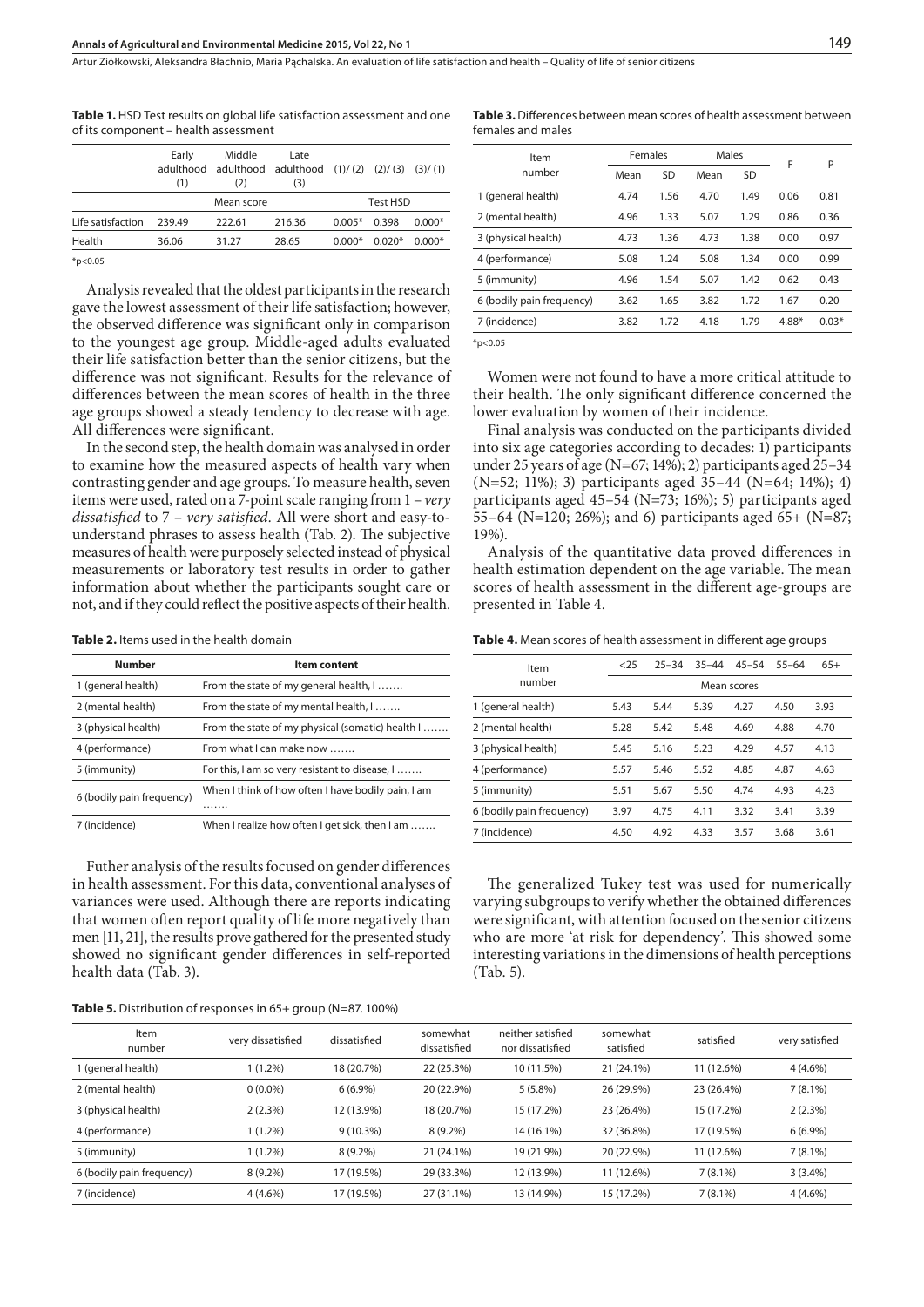There are two domains – mental health and performance – that are positively evaluated by more than two-thirds of senior citizens (64.4% and 63.2% respectively). Bodily pain frequency and incidence are two categories assessed negatively by the majority of senior citizens (62% and 55.2%). Analysis of the responses of the other health categories did not reveal any dominant tendency.

In further analysis, the whole sample (N=463) was included. The senior citizens assessment of general health, although the lowest among all the age-subgroups, showed significant difference only in relation to the people below 45 years of age (<25/65+ HSD=0.000; 25–34/65+ HSD=0.000; 35–44/65+ HSD=0.000;  $p<0,05$ ). The same results were obtained for physical health (<25/65+ HSD=0.000; 25–34/65+ HSD=0;001; 35–44/65+ HSD=0.000; p<0.05) and performance (<25/65+ HSD=0.000; 25–34/65+ HSD=0.009; 35–44/65+ HSD=0.001; p<0.05). The significant differences in satisfaction from mental health occurred only for the senior citizens, and for participants aged 25–34 (HSD=0,045; p<0,05) and the senior citizen citizens and participants aged 35–44 (HSD=0,007; p<0,05). The moderate satisfaction from immunity is shared by the senior citizens and people aged 45–54. The senior citizens assessment. evaluated in comparison to the results obtained in the other age groups. showed significant differences (<25/65+ HSD=0.000; 25–34/65+ HSD=0.000; 35–44/65+ HSD=0.000; 55–64/65+ HSD=0.016 p<0.05). The differences in the assessment of frequency of bodily pain occurred significant only in case of the senior citizens and the participants aged  $25-34$  (HSD=0.000 p<0.05). The incidence was assessed lower by the senior citizens. but their results were significant different only in comparison to the young people (<25/65+ HSD=0.030; 25–34/65+ HSD=0.001 p<0.05).

### **DISCUSSION**

The presented study adds to the growing body of evidence that suggests that the additional years of senior citizens life can be characterised by a positive quality of life. The study was designed not only to measure life satisfaction, but mostly to focus on its health component. Analysis of the results showed that the senior citizen's assessments of the various aspects of health are moderate and diverse, contrary to prejudices that limit the concept of aging to decline. It is argued that the subjective evaluations of health can be even more important determinants of life satisfaction than objective health parameters. Senior citizens should believe that there are things they can do to make a difference in the course of aging. The aim of this discussion is to encourage senior citizens to monitor and self-assess their health (dependent on the time of day. weather. certain situations or events), to become trained in the activities of daily living (ADLs), and to learn how to detect and deal with the prodromes of some dysfunctions. This approach assumes a possible significant contribution of the senior citizens in the process of increasing the quality of life, and gaining a sense of integrity and control over their aging.

Senior citizens can not only slow the processes of senescence but also develop and implement a new strategy of positive aging into their lives. There are many possible actions to be undertaken for example: supporting development of self-esteem and body image. searching for compensatory strategies and adaption of activities. Moreover senior citizens

can improve their control beliefs and develop self-regulation and coping skills.

Senior citizens should also change their approaches and attitudes to own aging. Many studies have revealed that the sense of control is a key factor that determines positive aging and health. The sense of control serves as a buffer for the deleterious effects of aging, is an indicator of an adaptive set of beliefs about personal agency and effectiveness, and can be modified [22]. Thus, a new question arises: whether obtaining an advanced education in midlife and beyond can have an effect on the sense of control in later life, and therefore on the health and aging strategies of senior citizens..

Finally, senior citizens should take more advantages from innovative technology that can effectively prolong their self-reliant life. Moreover, they should learn some new approaches, for example, positive aging self-management which encourages senior citizens to regularly monitor their emotional well-being, quality of sleep quality, and fear of falling, in just the same way as they usually control their blood pressure. They therefore become more aware both of their health. and well-being. Gradually they learn how to look after themselves in order to experience old age positively.

An evaluation of life satisfaction is helpful in providing indirect support for the notion that senior citizens can better adopt to their own aging and perceived age-related changes in health. The findings of this study show the intriguing possibility of integrating the promotion of a healthy lifestyle with the correction of the well-being of senior citizens. More effective strategies should be developed and more research undertaken into how to encourage old people to undertake prevention activities. These should include moderate physical exercise, a healthy diet and appropriate dietary restriction, non-smoking, an active lifestyle, and continuous mental training [23]. Continuous training and education, which challenges stereotypes and prejudices relating to irrevocable health decline in the aging process, are necessary to ensure that the real needs of senior citizens are met, thereby increasing their well-being [24]. However, education and research, although possible means to change practise, are insufficient. The authors believe that public debate is still required to challenge current limitations and barriers that impact on the actions of senior citizens.

#### **CONCLUSIONS**

Life satisfaction is associated with subjective health evaluations. There are two domains – mental health and performance – that are positively evaluated by more than two-thirds of senior citizens. The observed differences challenge stereotypes and prejudices relating to negative aging process, and senior citizens can improve their control beliefs and develop self-regulation and coping skills.

## **REFERENCES**

- 1. Stuart-Hamilton I. The psychology of aging. London & Philadelphia, Jessica Kingsley Publishers; 2000.
- 2. Błachnio A, Buliński L. Prejudices and elderly patients' personality the problem of quality of care and quality of life in geriatric medicine. Med Sci Monit. 2013; 19: 674–680.
- 3. Reichert M, Phillips J. The changing generational contract within and outside the family: Britain and Germany compared. In: Walker A,